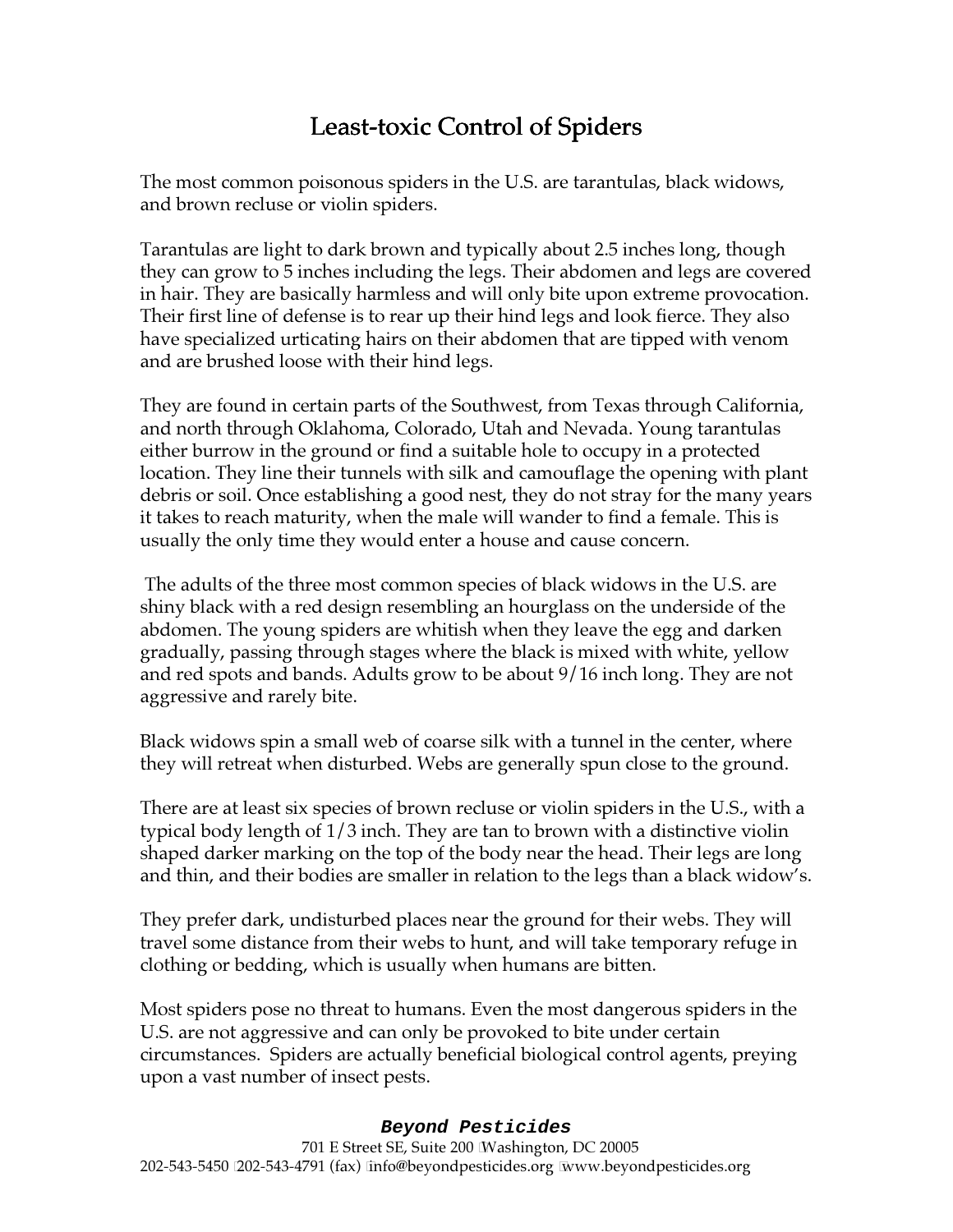Webs usually only become visible when they are no longer in use and begin collecting dust. The only potentially dangerous web-building spiders occasionally found in the house, the black widow and the brown recluse or violin spider, are found in dark, hidden corners, usually near the floor, and not in light, open areas along the ceiling or around windows where spider webs are often noticed.

Spiders will often build webs in corners, under eaves and on shrubbery. Inside, they are most numerous in storerooms, crawl spaces and basements. They are attracted to places where there are large numbers of insects for food, and are therefore attracted to structures with security lighting, which attracts flying insects. Usually, there is little food available indoors, limiting spider populations unless there is easy access or food sources. Populations will fluctuate from year to year and will be the highest in late summer.

## Prevention

- Install door sweeps.
- Seal electrical openings.
- Screen vents and seal around them.
- Seal up access points on the outside of your house.
- Repair or tighten screens in doors and windows.
- **Power wash the outside of the house to remove debris.**
- Vacuum the floor, baseboards and corners regularly.
- Remove vegetation from around the home, leaving a 24-inch band.
- Move firewood, stacked lumber, stone, and other clutter from around the house's foundations.
- Remove, reduce or shield outside lighting. Use shielded lights, lower wattage bulbs, or sodium vapor or yellow lights.
- Indoors, use shades or curtains at night so that insects and spiders are not drawn to windows.
- Dry out and vent any moist areas, which may attract spiders.
- Remove clutter in storage rooms; keep boxes away from walls.

#### **Beyond Pesticides**

701 E Street SE, Suite 200 Washington, DC 20005 202-543-5450 202-543-4791 (fax) info@beyondpesticides.org www.beyondpesticides.org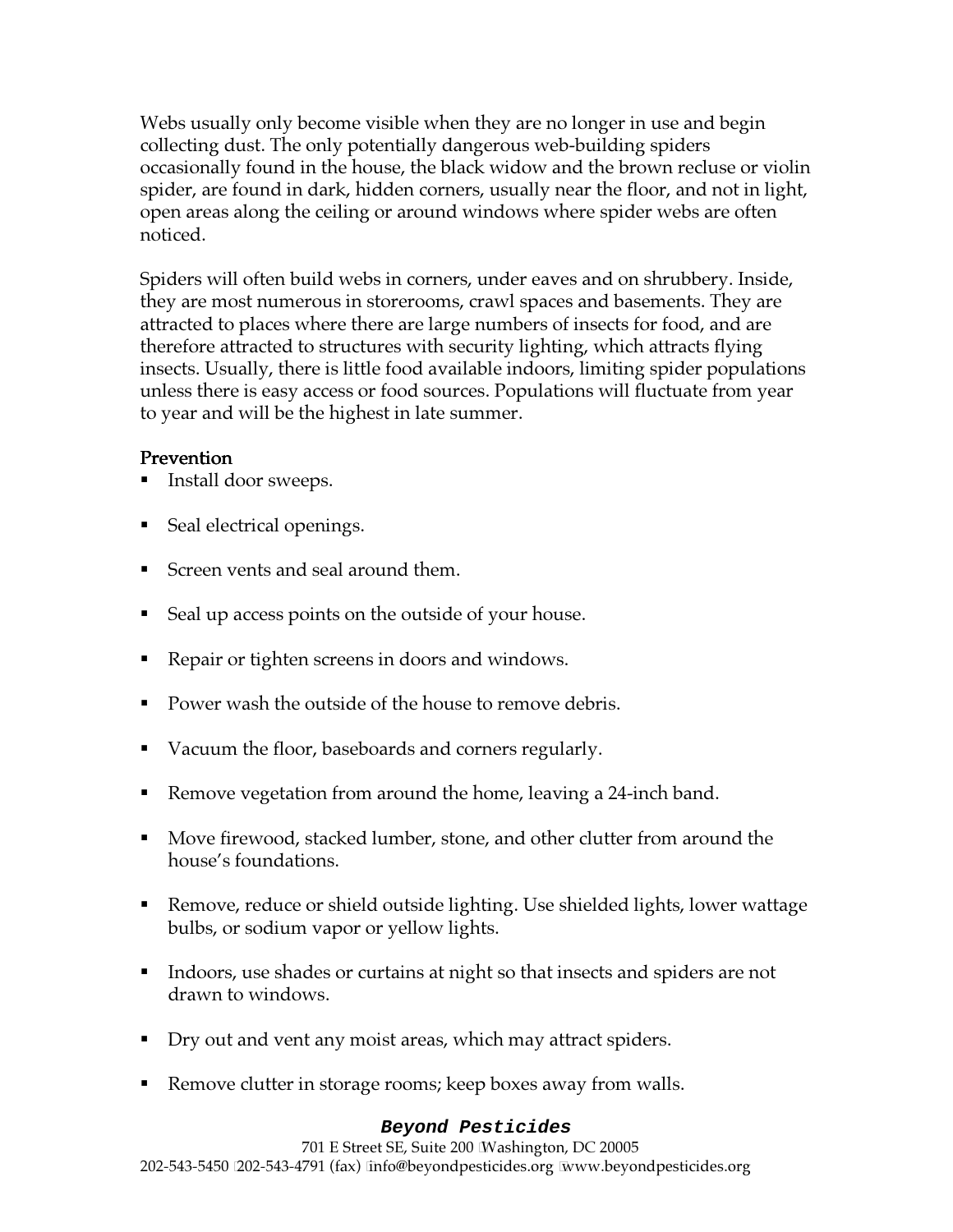- Remove clothing from the floor and hang shoes or place them in sealed plastic bats. (Most spider bites are received when putting on shoes or clothing that has lain on the floor.)
- Shake out any clothing thoroughly that has been at ground level overnight.
- Thoroughly check and shake clean blankets or other bedding that have been undisturbed for long periods.
- **Eliminate insect populations attracting spiders.**

## Monitoring

Look for spiders crawling about or webs in corners, eaves, or outdoors in shrubs. An increase in insect pests may lead to an increase in spider populations and indicate a need for closer surveillance. Use glue board monitoring traps to follow spider activity and find problem spots.

- Monitor for black widows at night with a head lamp or flashlight, checking in cracks and crevices around the foundations of buildings, on the undersides of outdoor wooden furniture, between stones and flowerpots, and around the edges of woodpiles or other materials stored outdoors.
- Brown recluse spiders are most often found in boxes, around piles of paper and debris, in bedroom closets, under furniture, around woodpiles, sheds, and similar areas outdoors where debris may pile up.

# Control

- Vacuum to remove webs and egg cases.
- **IDED** Invert a wide-mouthed jar over the spider and slide a piece of stiff paper or thing cardboard under the jar while keeping the jar pressed against the surface on which the spider is standing. Keeping the paper pressed against the mouth of the jar, turn the jar over and tap the paper so the spider falls in the jar. Carry the jar outside and shake the spider out.
- **Freeze boxes of papers** suspected of harboring brown recluse spiders for  $48$ hours to kill the spiders before unpacking the boxes.
- Gently sweep up the spider (especially tarantulas), place them in a grocery bag and release outside.
- You should not have to use poisons to rid your structure of spiders. **References**

#### **Beyond Pesticides**